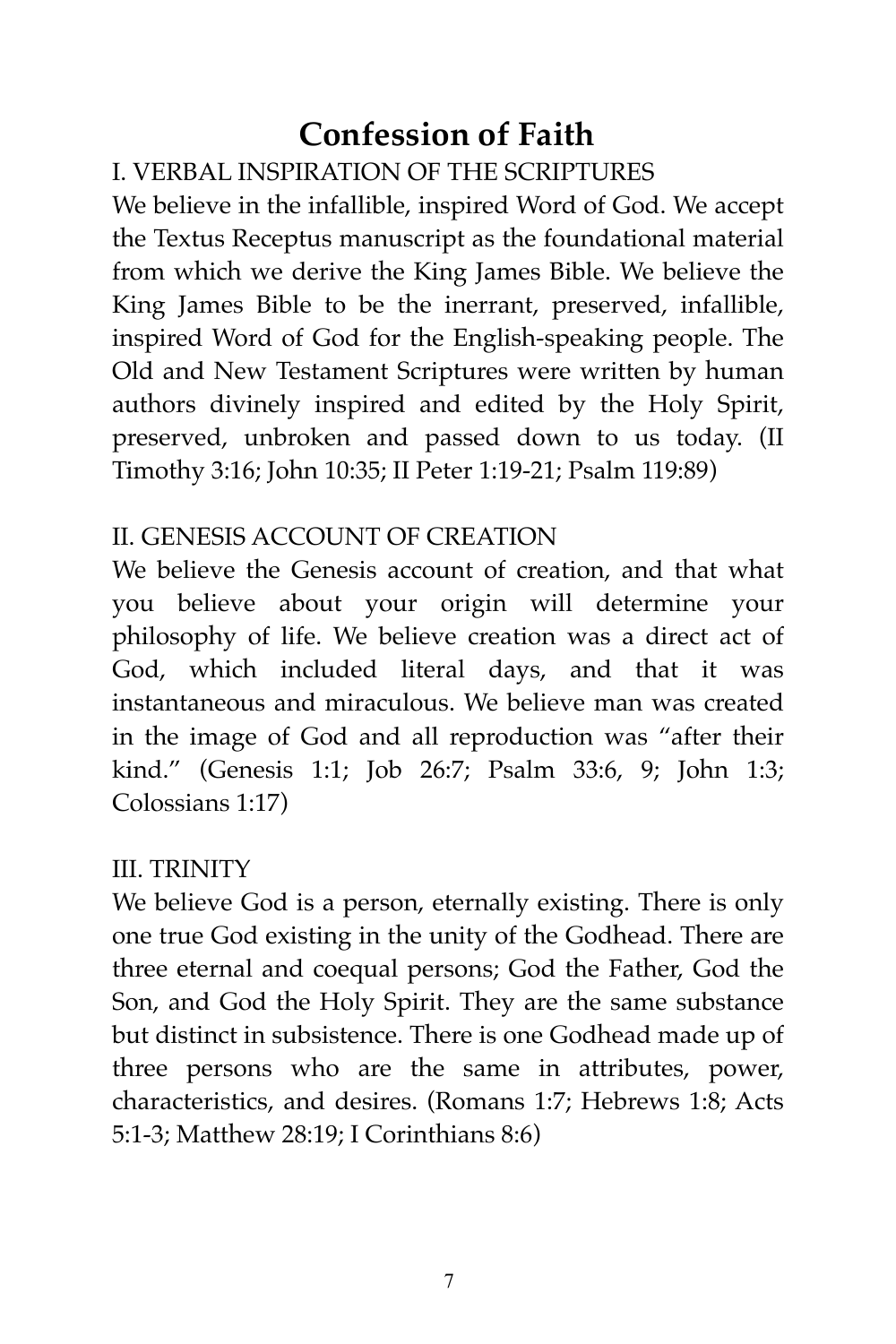# IV. DEITY

We believe that Jesus Christ is the Son of God because of His character, His miracles, His influence, His power to forgive sins and set people free from Satan and because He claimed to be and died making this claim and arose victorious over death. (Mark 12:6; John 5:22, 23; Matthew 26:63, 66; John 14:9; John 1:1; Hebrews 1:8; John 20:28; Romans 9:5; I John 5:1-5)

# V. VIRGIN BIRTH

We believe that Jesus Christ was begotten of the Holy Ghost and was in the miraculous manner born of Mary, a virgin, as no other person was ever born or can ever be born of woman. He is both the Son of God and God the Son. (Matthew 1:20; Luke 1:30-35; Isaiah 7:14)

# VI. SUBSTITUTIONARY DEATH OF JESUS CHRIST

Jesus took the saved sinner's place, bore his sins, and met the penalty through His substitutionary death for all men. Jesus satisfied the law, becoming our accepted substitute. His righteousness, or His right doing, is imputed to us by faith. Therefore, we have through Him kept the law. Instead of merely covering the sins of man, the blood of Christ cleanses man from his sins. (Isaiah 53:5; Acts 20:28; II Corinthians 5:21; Hebrews 9:28; I Peter 3:18; Matthew 26:28)

# VII. SALVATION BY GRACE THROUGH FAITH

The sacrifice made by Jesus is the only basis of salvation, the only means of reconciliation, and the only ground of justification. We believe that no man cometh to God except through Jesus Christ. We hold and believe many important truths, but the most important to every individual is the personal salvation of his own soul. God's order is salvation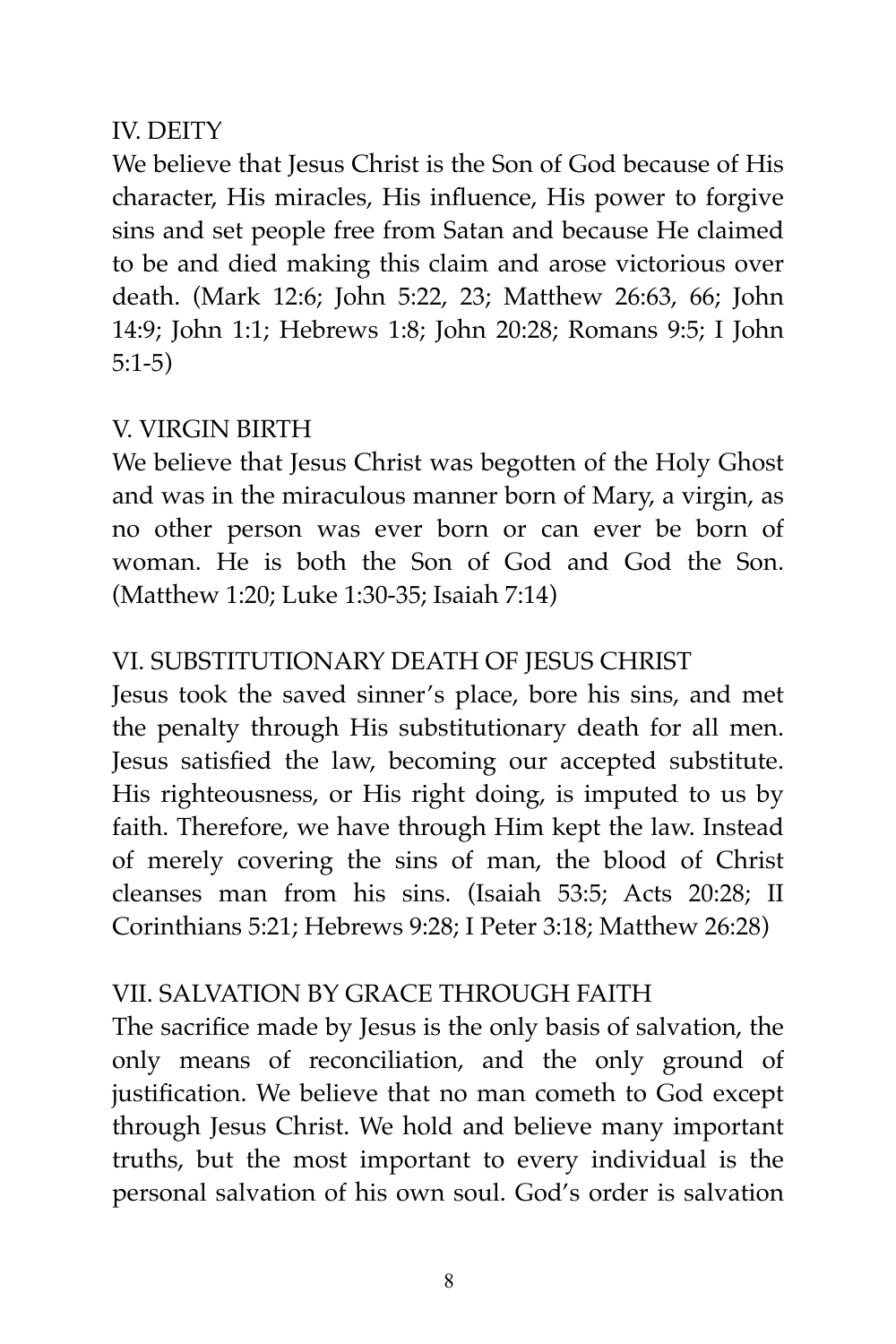and then works. (Acts 4:12; I Thessalonians 5:9; Hebrews 5:9; John 12:46; John 20:31; Romans 10:9; Ephesians 2:9, 10; Titus 3:5-8)

# VIII. HEAVEN, HELL, AND THE LAKE OF FIRE

We believe that Heaven and Hell are real, literal, and physical places. Heaven is a place of indescribable beauty and glory, just as Hell is a place of indescribable torment and punishment. Throughout all eternity, Heaven is the final eternal dwelling place of the saved. Hell is the temporary abode of the lost, until Hell itself along with its inhabitants is cast into the Lake of Fire, the final eternal dwelling place of punishment for the lost, who will there suffer eternal torment and total separation from God. (Matthew 6:20; Luke 10:20; John 14:2; Daniel 7:10; Isaiah 33: 14; Matthew13:42; Revelation 14:10)

# IX. DEPRAVITY

By nature, man is wicked and corrupt. All are under sin. Romans 3:10 proves that all are alike under sin in an unregenerate condition. (Genesis 6:5; Job 15:16; Psalm 14:3; Isaiah 1:6; Jeremiah 16:12; Matthew 23:27; Romans 1:24; II Peter 2:12)

# X. HOLY SPIRIT

The Holy Spirit is not the author of confusion concerning the tongues movement of this church age. The Holy Spirit ministers to the Christian. He regenerates, baptizes (not with water), indwells, seals, and fills the believing sinner. The believer does not get more of the Holy Spirit, but the Holy Spirit more of the believer. Therefore, these ministries of the Holy Spirit happen instantaneously to the believing sinner. They all occur by faith and are not in the least dependent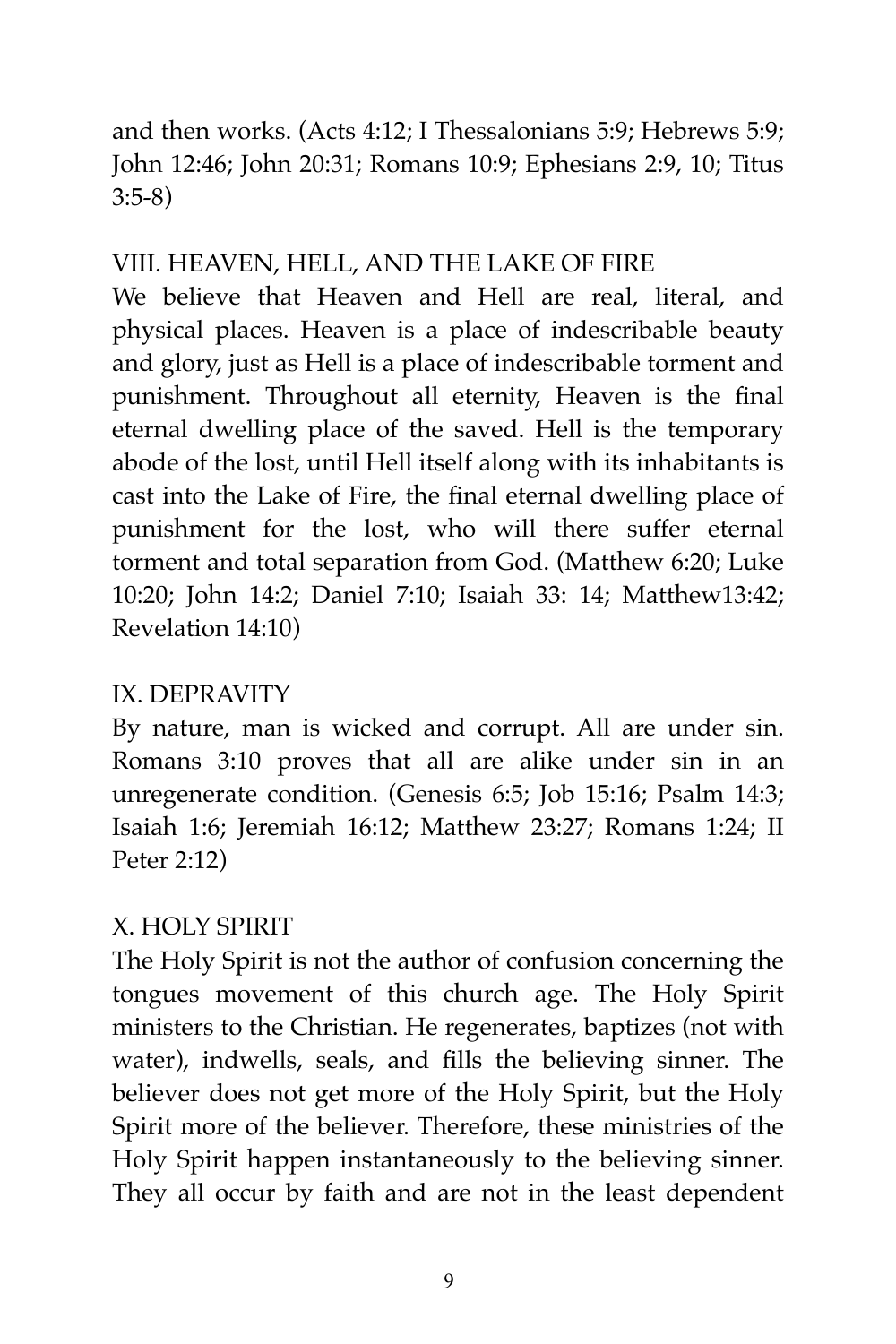upon one's personal emotional feelings at the time. (I Corinthians 14:33; Titus 3:5; Romans 5:3-4; Acts 2:4; I Corinthians 3:16; II Corinthians 1:22)

# XI. SEPARATION FROM THE WORLD

We believe that all the saved are called into a life of separation from all worldly and sinful practices. A person, once he has accepted Christ as Saviour, is a new creation in Christ and should live a holy, consecrated life. He should separate himself from the world and all its lust in obedience to the command of God. (Romans 12:1-2; I John 2:15-17; II Corinthians 6:14-18; Colossians 2:6; I Peter 2:9; II Corinthians 5:17; II Timothy 2:19)

# XII. RAPTURE AND SECOND COMING

The Lord Jesus Christ, Himself, is coming in the air at any moment to catch up as many as receive Him as Saviour. The saved of all ages will stand at the Judgment Seat of Christ and enjoy the Marriage Supper of the Lamb. We believe in the personal, bodily, visible, premillennial return (second coming) of Christ. Those left behind will go through a period called the Tribulation, after which Christ, Himself, shall return to the earth, visible in body, to set up His kingdom of one thousand years of righteous rule. After this, the unbelievers of all ages will stand at the Great White Throne to be judged and cast into the Lake of Fire, separated from God forever, while the believers spend eternity in the fullness of joy in Heaven with the Lord. (Acts 1:11; I Thessalonians 4:16-18; Revelation 19:11; Revelation 20:15; Matthew 24:42; Matthew 25:31-34)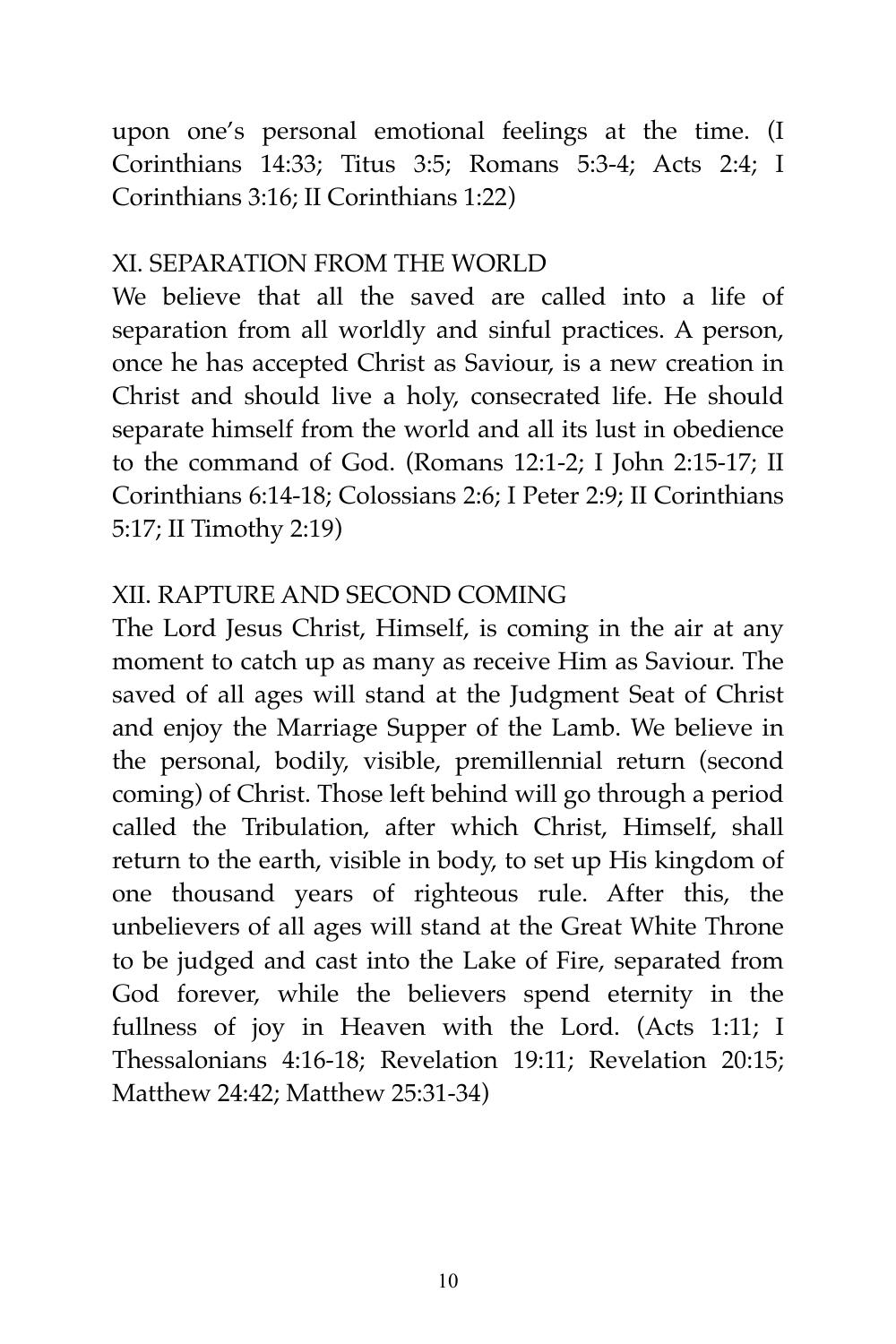# XIII. BAPTISM AND THE LORD'S SUPPER

We believe there are two ordinances of the local church. They are baptism and the Lord's Supper. Scriptural baptism is the immersion of believers in water, in the name of the Father, of the Son, and of the Holy Spirit, administered by the authority of a New Testament Church and is prerequisite to the privileges of a church relation and the Lord's Supper. The Lord's Supper is a memorial ordinance of the local church members according to the individual examinations and teaching of I Corinthians 11:17-34. The unleavened bread and fruit of the vine, grape juice, are to commemorate the dying love of Christ. This is a local church ordinance. Non-church members do not participate. (Acts 8:38; Mark 1:9-10)

#### XIV. DEVIL OR SATAN

We believe in the personality of Satan; that he is the god of this world, blinding the minds of them which believe not, and the author of all the power of darkness. We believe that Satan was once holy, and enjoyed heavenly honors. But, through pride and ambition, to be as the Almighty, he fell and drew after him a host of angels. Satan is the author of all false religions, the chief power of darkness—destined, however, to judgment of an eternal justice in Hell, a place prepared for him and his angels. (Matthew 4:1-3; Revelation 20:1-3; II Corinthians 4:3,4; Revelation 20:10; I Peter 5:8; Isaiah 14:12-15; Ezekiel 28:14-17)

#### XV. RESURRECTION

We believe in the bodily resurrection of our Lord Jesus Christ. He arose bodily "the third day according to the scriptures" from the tomb, ascended bodily into the heavens, and through His resurrection, a sure hope of immortality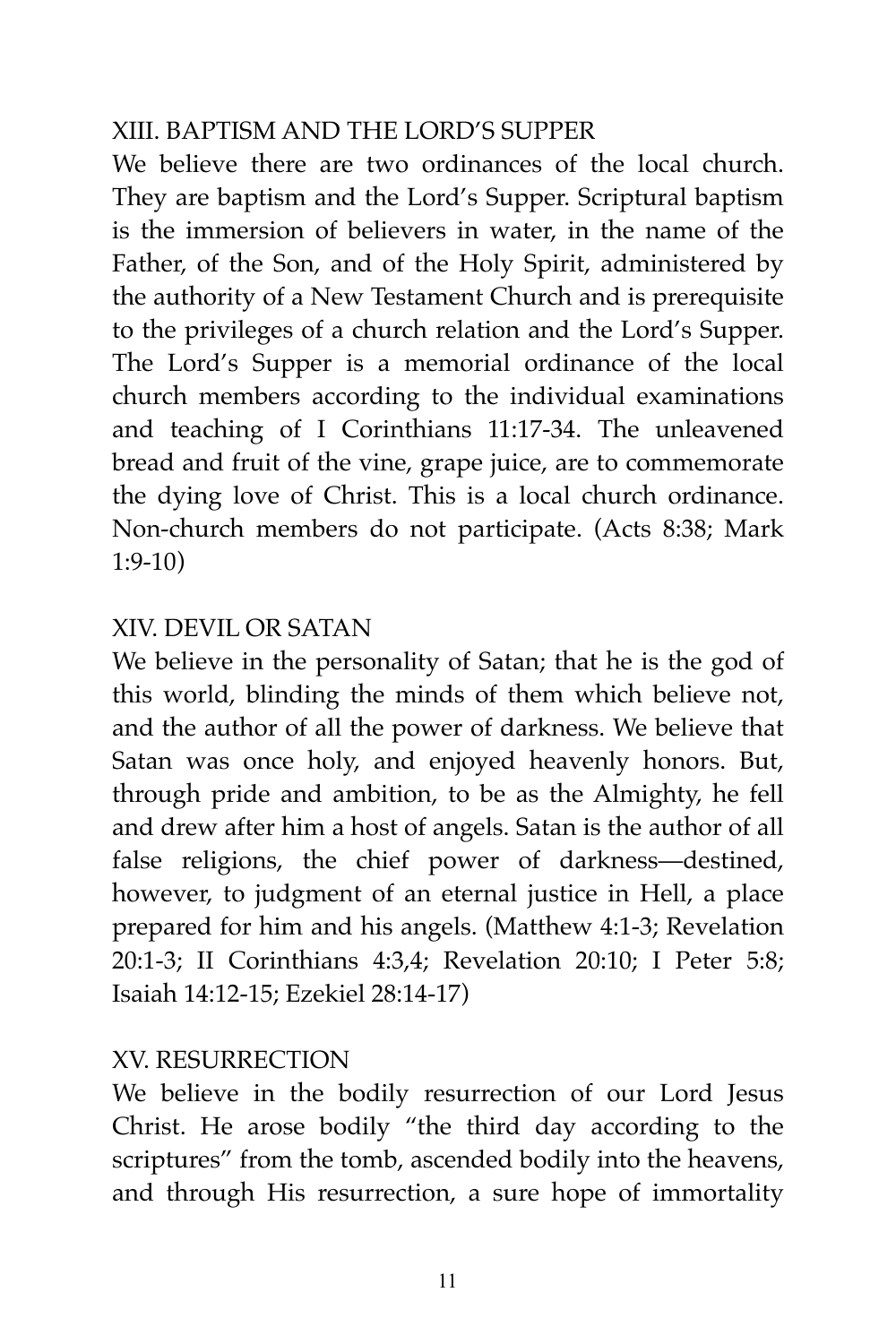and everlasting life is given to all who have been saved by His grace. He is at the right hand of God as our "Mediator, merciful and faithful High Priest, and Advocate." (John 20; Hebrews 9:24; I Corinthians 15:12-28; Luke 24:1-7; Romans 4:25)

# XVI. ETERNAL SECURITY

We believe in the eternal security of all believers in our Lord Jesus Christ. A person who is born again has everlasting life, which never ends and cannot be taken away. God's children are saved forever, kept by the power of God through faith unto eternal salvation and sealed unto the day of redemption. (John 10:27-30; I Peter 1:5; Ephesians 4:30; Romans 8:35-39; John 5:24)

# XVII. SOUL WINNING AND MISSIONS

We believe that the Great Commission to evangelize the world was given to the church by our risen Lord and that this evangelization is the mission of the church. The Great Commission was given to the local church which was commanded to "Go ye into all the world and preach the Gospel to every creature." Christ commanded His church to "teach all nations, baptizing them in the name of the Father, and of the Son, and of the Holy Ghost." (Matthew 28:19-20; Mark 16:15; John 20:21; Acts 1:8)

# XVIII. SANCTIFICATION

We believe that sanctification is a personal separation from things that are unclean to things that are holy, clean, and sacred. Sanctification is a progressive work that is begun in regeneration and carried on in the hearts of the believers by the presence and power of the Holy Spirit. The sanctification of the believer will be complete at the coming of our Lord